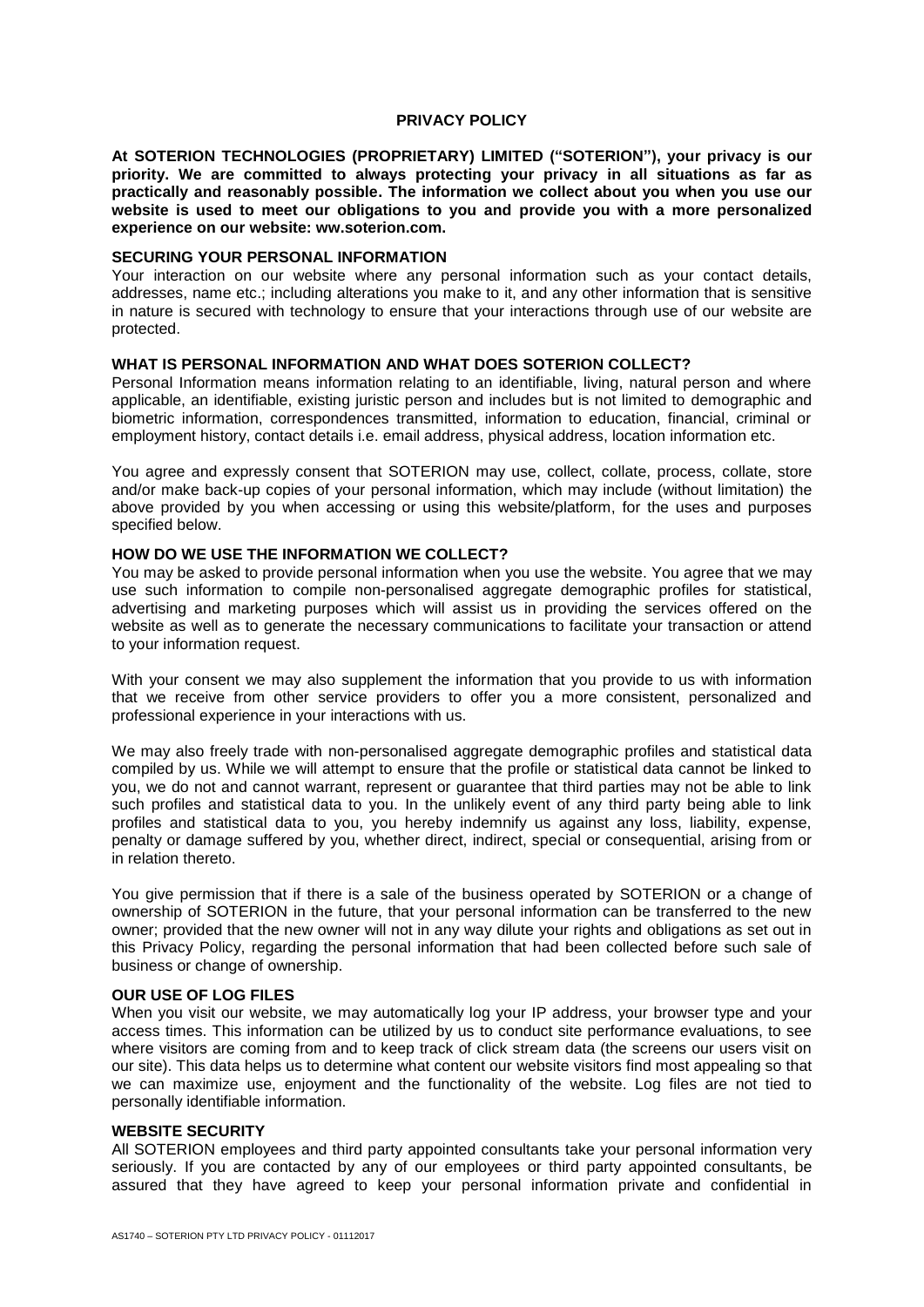accordance with our security and confidentiality policies. Access to your personal information is limited to key management personnel and our client contact employees and/or client contact representative. The information is ID and password protected and our Web security is regularly reviewed. While we will use our best endeavours to ensure website/platform security, we do not warrant, represent and/or guarantee that your personal information will be 100% secure and should we fail to ensure the security of your personal information for any reason, then you hereby indemnify and hold us harmless against any loss or damage you may suffer as a result of such failure. You therefore agree to use this website/platform, the Services and Materials as is and at your own risk.

## **CORRECTING - UPDATING YOUR PERSONAL INFORMATION**

You may correct/update your personal information by accessing the website.

#### **LINKS TO OTHER SITES**

This website may contain links to other websites. Please note that when you click on one of these links, you may be leaving the SOTERION website and entering another website. These websites may independently collect or request information about you and we encourage you to read the privacy statements of these linked sites as their privacy policy may differ from ours.

#### **COMMUNICATION**

We may from time to time use your personal information to send you information regarding Services offered by us and/or Materials made available by us. In addition, you will receive communication from us if you contact us for a specific reason or we need to contact you for administrative purposes. Such administrative emails will not contain promotional materials.

## **LEGAL DISCLAIMER**

Though we make every effort to preserve user privacy, we may need to disclose personal information when required by law wherein we have a goodfaith belief that such action is necessary to comply with a current judicial proceeding, a court order or legal process.

## **OUR USE OF COOKIES**

Cookies are pieces of information that your browser stores on your computer's hard drive which identify you when you enter our site. We may use session cookies to provide a seamless experience on the site and to combine with our log files so that we can understand our site traffic and analyze our demographic information in aggregate form. When you register, the site uses a cookie to store a unique, random user ID. You can refuse cookies by turning them off in your browser.

# **CHANGES TO THIS PRIVACY POLICY**

We reserve the right to amend this Privacy Policy at any time by posting the amended policy on the Website.

#### **WHICH LAWS APPLY**

This Privacy Policy will be governed by the Laws of the Republic of South Africa. Through your use of the Website, you consent to the jurisdiction of the South African Courts for any dispute that may arise out of this Privacy Policy.

## **COPYRIGHT/ TRADEMARK INFORMATION**

All rights not expressly granted are reserved. You may download, view and print content from this website/platform for private and non-commercial purposes only. All the content, trademarks, logos, service marks and data on this site including but not limited to software, databases, text, graphics, icons, hyperlinks, private information, designs and agreements ("the Marks") are our property/licensed to us or the property of/licensed to other third parties and as such protected from infringement by local and international legislation and treaties. You are not permitted to use the Marks without our prior written consent or the consent of such third party.

# **STATUTORY REGISTRATON AND CONTACT INFORMATION**

**Registered Name**: Soterion Technologies (Proprietary) Limited **Registration Number:** 2011 / 055222 / 07 **Physical Address for receipt of legal service (postal and street address):** Block A, Wedgefield Office Park, 17 Muswell Road, Bryanston, Johannesburg, South Africa, 2021